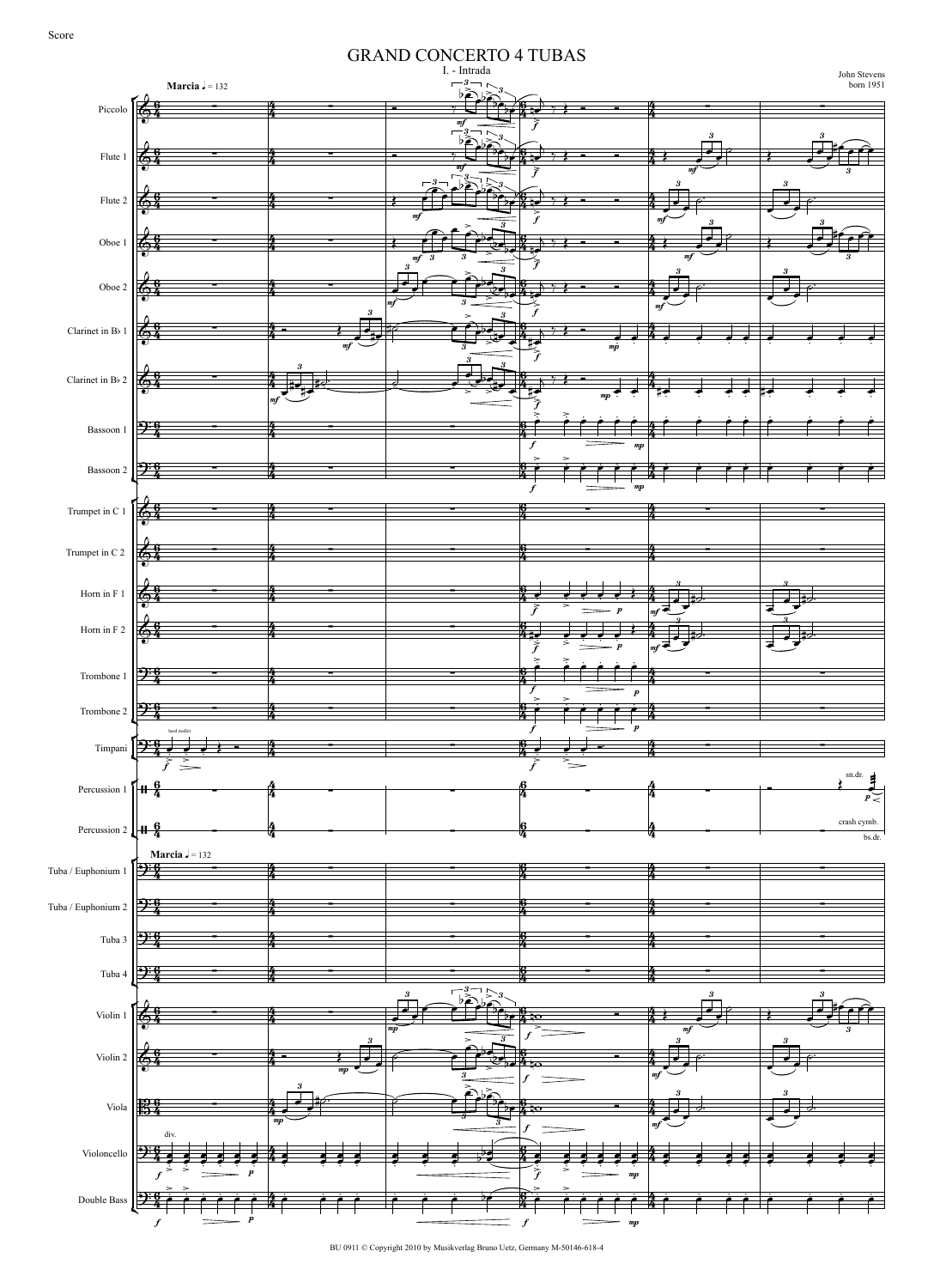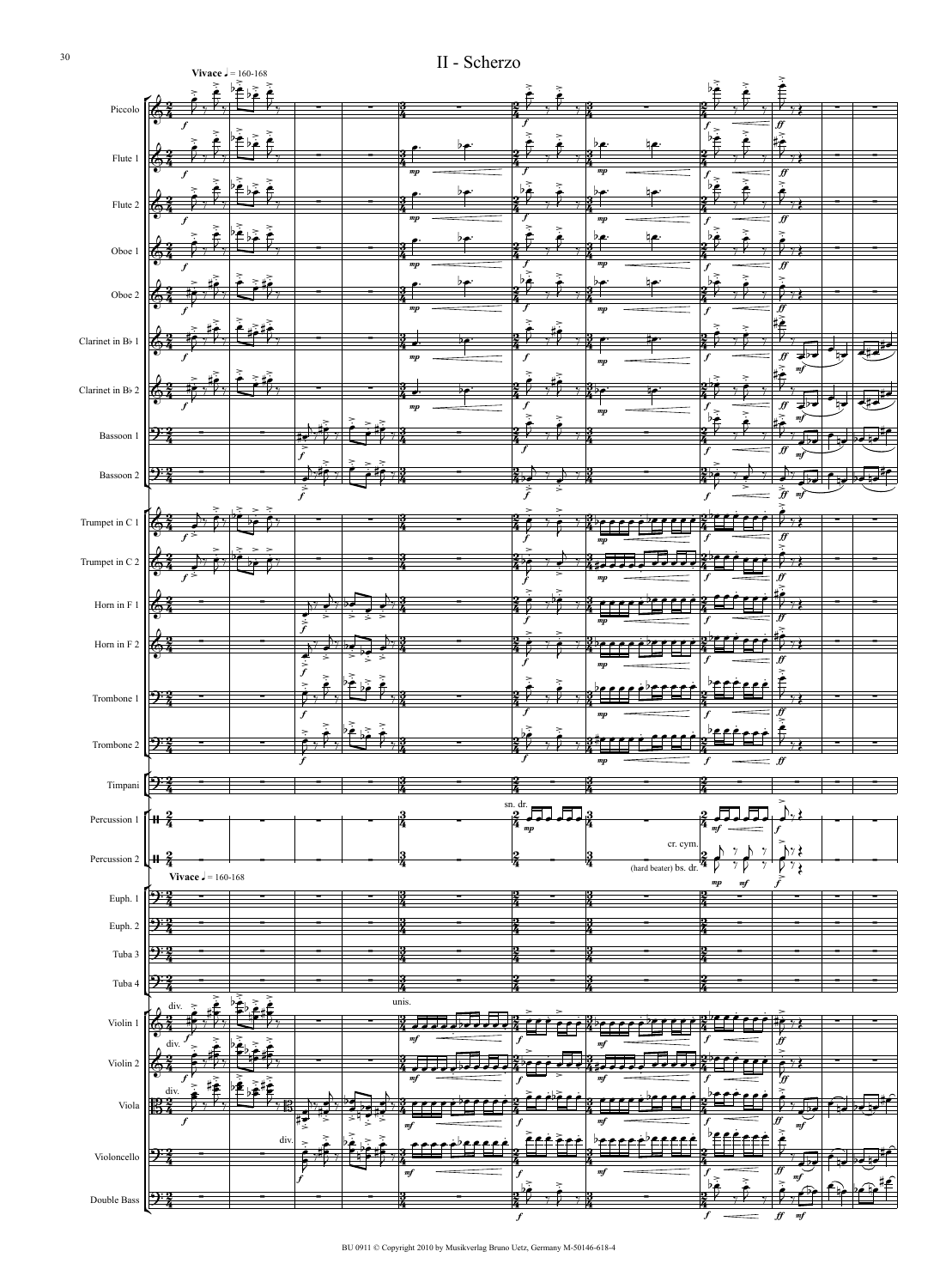## III Ballade



BU 0911 © Copyright 2010 by Musikverlag Bruno Uetz, Germany M-50146-618-4